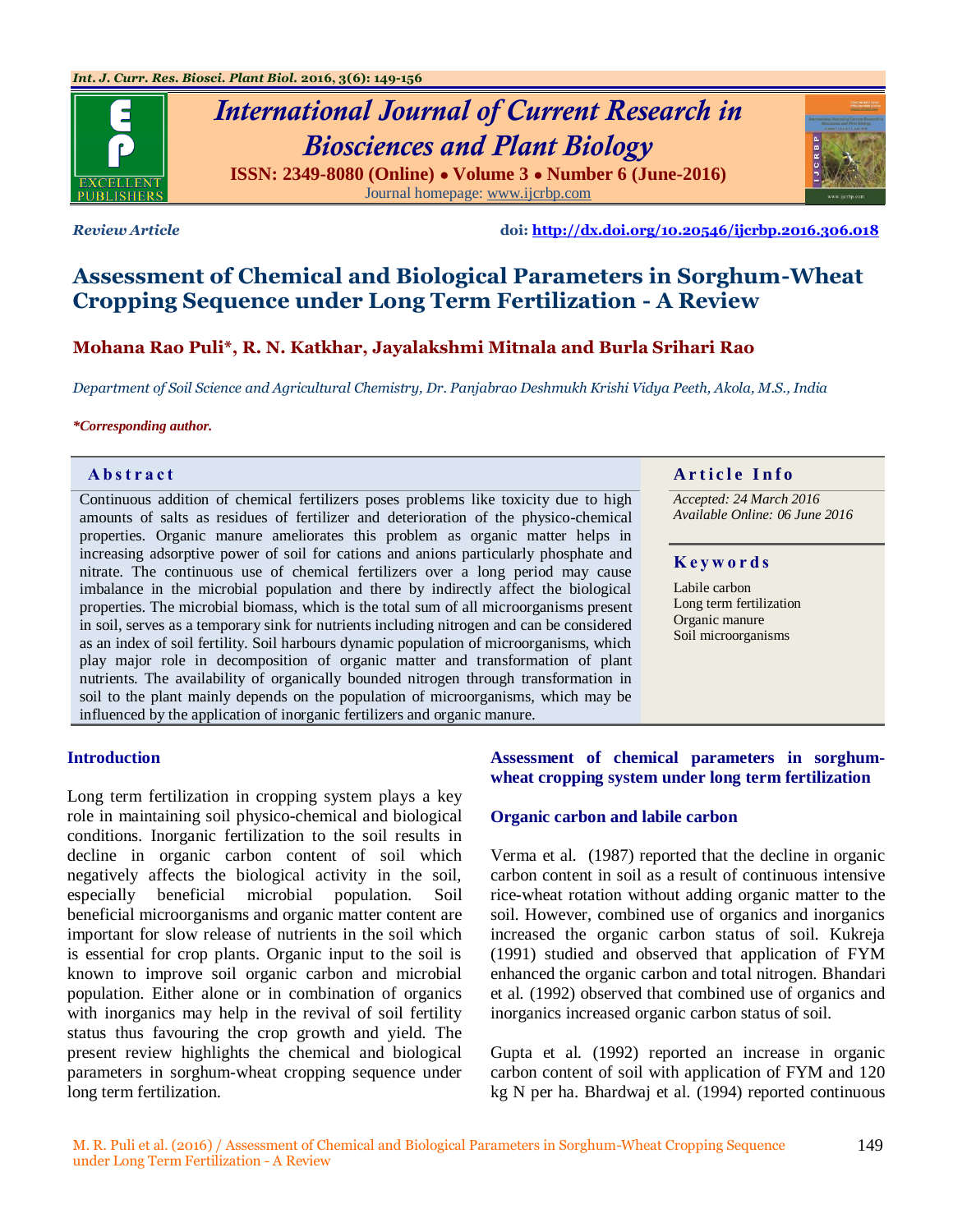cropping without fertilization led to the depletion of organic carbon and available NPK. Whereas, continuous fertilization had beneficial effect on organic carbon status. Blair et al*.* (1995) reported that ploughing and cropping of a pasture soil results in a rapid decrease in carbon particularly the more labile fractions.

Tiwari et al*.* (1995) noted decrease in organic carbon content with profile depth. The decrease was more evident in the 15-30 cm soil depth because most organic carbon residues remained in the plough layer. Kamalakumari and Singaram (1996) noticed that application of FYM and NPK continuously for 20 years in maize-cowpea-finger millet cropping sequence showed significant increase in organic carbon content of the soil. Whitebread et al*.* (1996) found only slight increases in total carbon following three years of residue that there was a significant increase in labile carbon.

Eak and Stewart (1998) pointed out that organic carbon did not change significantly during the time period. Ravankar et al*.* (1998) found that the application of 100% NPK along with 10 tonnes FYM per ha increased the organic carbon content of Vertisol. Vaidya and Gabhane (1998) showed that organic carbon status of the soil increased with increasing level of fertilizer doses after seventh cycle of sorghum-wheat cropping sequence. They also noticed that combination of fertilizers with FYM increased the organic carbon status of the soil.

Sharma et al*.* (2000) observed that the organic carbon content increased significantly in treatments having combined application of crop residues, FYM and fertilizer compared to fertilizer alone. Bhattacharyya et al*.* (2004) reported that the oxidizable soil organic carbon content was maximum in  $NPK + FYM$  treatment at 0-15 cm depth and was significantly more than all other treatments. Sharma et al. (2007) noticed that the organic carbon from the initial level of  $14.8 \text{ g kg}^{-1}$ , declined to 4.9 g  $kg^{-1}$  in control plot and 8.4 g  $kg^{-1}$  in 100% NPK plot. However, use of 100% NPK + FYM had maintained the level of organic carbon even after 31 years of cultivation.

# **Total nitrogen and N-mineralization**

Schimel et al*.* (1985) found that N-mineralization ranged from 0.9 to 1.9 % of total N and this proportion generally increased on cultivation. Consistantinides and Fownes (1994) found that Nitrogen content in the material favours net mineralization and N concentration from <1.7 to 2.0% generally causes net immobilization.

Sarkar et al*.* (1994) reported that the effect of rate of urea application on the loss of nitrogen on an average the magnitude of nitrogen loss was 27% of applied nitrogen at no gypsum treatment and such effect lowering down the nitrogen loss was more pronounced at higher levels of nitrogen application.

Hutchinson et al. (1995) concluded that denitrification is usually not restricted by enzyme activity but influenced by organic carbon and oxygen availability, presence of nitrogen oxides  $(NO<sub>3</sub>, NO<sub>2</sub>, NO or N<sub>2</sub>O)$ , type of crop residues, degree of decomposition,  $NO<sub>3</sub>$  supply and soluble carbon supply affect the amount of denitrification gases (NO,  $N_2O$ ,  $N_2$ ) produced.

Eak and Stewart (1998) reported that the total nitrogen did not change significantly during the time period. Dinesh and Dubey (1999) observed that the Nmineralization rates were greater during the first week and decreased with time in all treatments. On an average, the organic manure amended soil leached 156.3 mg  $kg^{-1}$ more  $\overline{NO_3}$  +  $\overline{NO_2}$  than that unamended control. The net N-mineralization was however, significantly higher in soils amended with organic manures compared to the unamended control.

Mishra et al*.* (2001) reported that N content of the wheat straw increased markedly during  $2<sup>nd</sup>$  to  $10<sup>th</sup>$  week and witnessed little change thereafter during first two weeks 23.8 and 29.3 % of the total N present in the wheat straw was mineralized in case of absence and presence of green manure treatments, respectively. Then they concluded that the incorporation of wheat straw before 10 weeks of rice transplanting could overcome the problem of N-mineralization during crop growth period. Sridevi et al*.* (2006) observed that mineral nitrogen in the control soil increased from the initial value of 7.84 to  $40.42 \text{ mg kg}^{-1}$  by the end of 90 days of incubation.

# **Availability of macro-nutrients**

Singh et al*.* (1980) registered increase of total and available N and also available K status with the continuous use of FYM under the cropping systems. Dinesh and Dubey (1999) observed that the Nmineralization rates were greater during the first week and decreased with time in all treatments. On an average, the organic manure amended soil leached 156.3 mg kg-1 more  $\overline{NO_3}$  +  $\overline{NO_2}$  than that unamended control. The net N-mineralization was however, significantly higher in soils amended with organic manures compared to the unamended control.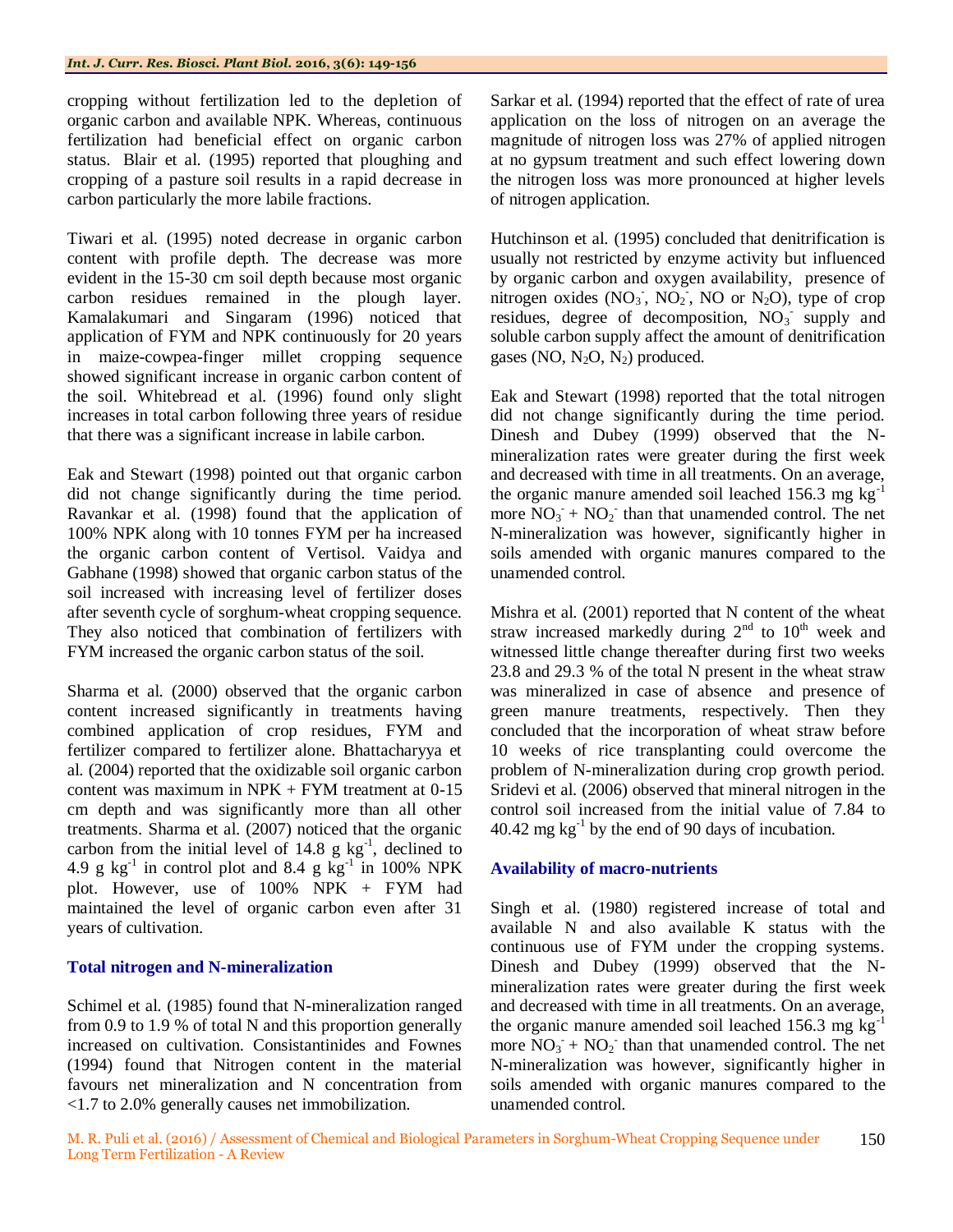Chahal et al*.* (1984) reported that the bajra-wheat sequence showed a cumulative use of 60 kg  $P_2O_5$  per ha dose raised the available P level in soil from 17 to 28.6 kg P ha<sup>-1</sup>. Available N and K status decreased with continuous cropping from 215 to 132 kg ha<sup>-1</sup> and 616 to 256 kg ha<sup>-1</sup> respectively. Jeevanrao and Dakhore (1994) from a long time manorial experiment on vertisols revealed on increasing in organic carbon, available NPK with the application of 30 kg  $P_2O_5$  ha<sup>-1</sup>, 30 kg  $K_2O$  ha<sup>-1</sup> and 15 tonnes of FYM  $ha^{-1}$ .

Pandey et al. (1985) observed that fertilizer N alone or in combination with P and K invariably resulted in the significant increase over control showing positive balance for available N status of soil. Gupta et al*.* (1988) found that during wheat growing, organic carbon and available P increased up to 52 days and thereafter decreased at both the soil depth with application of FYM irrespective of levels. The available P content of the soil remained in sufficient range with the application of FYM. The available N content of the soil increased up to 20 days after FYM application and decreased thereafter at all the FYM levels.

Jayaraman (1988) concluded that application of 75 kg N per ha and green leaf manure of leuceana improved organic carbon and N content of soil as compared to N fertilizers alone. Lal and Mathur (1988) observed that the available N in soil was increased significantly in fertilizer treated plots as compared to that of FYM alone and its significant correlation was noticed with total N.

Yaduvanshi (1988) reported improvement in available P content in soil due to the application of FYM in long term fertilizer experiments, however it decreased in absence of P application. Verma and Yadav (1988) studied the effect of long term fertilization to rice –wheat sequence for seven years and observed maximum depletion in total N status of the soil in control (No Po Ko). A negative balance was reported at  $N_{40}$  level. Whereas at higher level of N  $(80 \text{ and } 120 \text{kg } \text{ha}^{-1})$ , considerable build up of soil N was observed.

Jadhav (1989) reported that the total N and available P showed a positive balance under groundnut-wheat sequence whereas a negative balance was observed under sorghum-wheat cropping system. The decline in availability of K was noticed under sorghum-wheat as well as groundnut-wheat system. Swarup and Singh (1989) during long term experiment on rice and wheat grown in rotation for twenty years observed reduction in available N from initial values of 225 kg ha $^{-1}$  to 120 kg

 $ha^{-1}$  in untreated plots and available P also decreased from initial value.

Udaysoorian et al*.* (1989) during long term study observed that the continuous organic manuring for eight years significantly increased soil available K content in the surface and sub-surface layers. Lal et al*.* (1990) reported significant increase in total K in long term application of FYM, fertilizer and lime after 28 years. Prasad et al*.* (1991) observed that available S and P of soil were interrelated and their availability was increased when S and P were applied on combination.

Raghuvanshi et al*.* (1991) reported that total N in the soil after 2 years experiment showed a deficit of 13 kg N ha<sup>-1</sup> in sorghum-wheat sequence whereas nitrogen status of soil improved in legume cropping sequence. The available P showed deficit in all cropping sequences while availability of K was improved in sorghum-wheat cropping sequence. Bansal (1992) observed that the application of K and FYM alone significantly increased the available K content in soil and further build up was observed with application of 100% NPK + FYM.

Bhandari et al*.* (1992) also reported increased availability of P in soil with the combined use of NPK fertilizer and organic N source of rice-wheat cropping system. Gupta et al*.* (1992) reported favorable effect of FYM and N doses in increasing the available P at all depths under pearl millet-wheat cropping sequence. Kumar and Yadav (1993) noted that the application of K fertilizer increased availability of K over its initial value, while the treatment without K fertilizer caused its reduction. The available K status remained unaffected with the use of different levels on N or NP combinations in rice-wheat cropping sequence.

Naphade et al*.* (1993) reported that the application of 150% NPK fertilizer increased the available P and available K status of soil. Similarly application of FYM along with 100% NPK increased the same. Dhanorkar et al*.* (1994) studied that the long term application of FYM and NPK fertilizers over 20 years observed distinct build up in total K where potassium was applied. The highest total K was recorded where  $56.7$  kg  $K<sub>2</sub>O$  per ha was applied along with FYM.

Mathan et al*.* (1994) observed that the available nutrient status of the soil after harvest of crops increased significantly by the treatment urea  $(25 \text{ kg} \text{ ha}^{-1}) + \text{FYM}$  $(7.5 \text{ t ha}^{-1})$ . Nambiar (1994) revealed that continuous use of FYM raised available K 1.3 to 5.4 folds over control.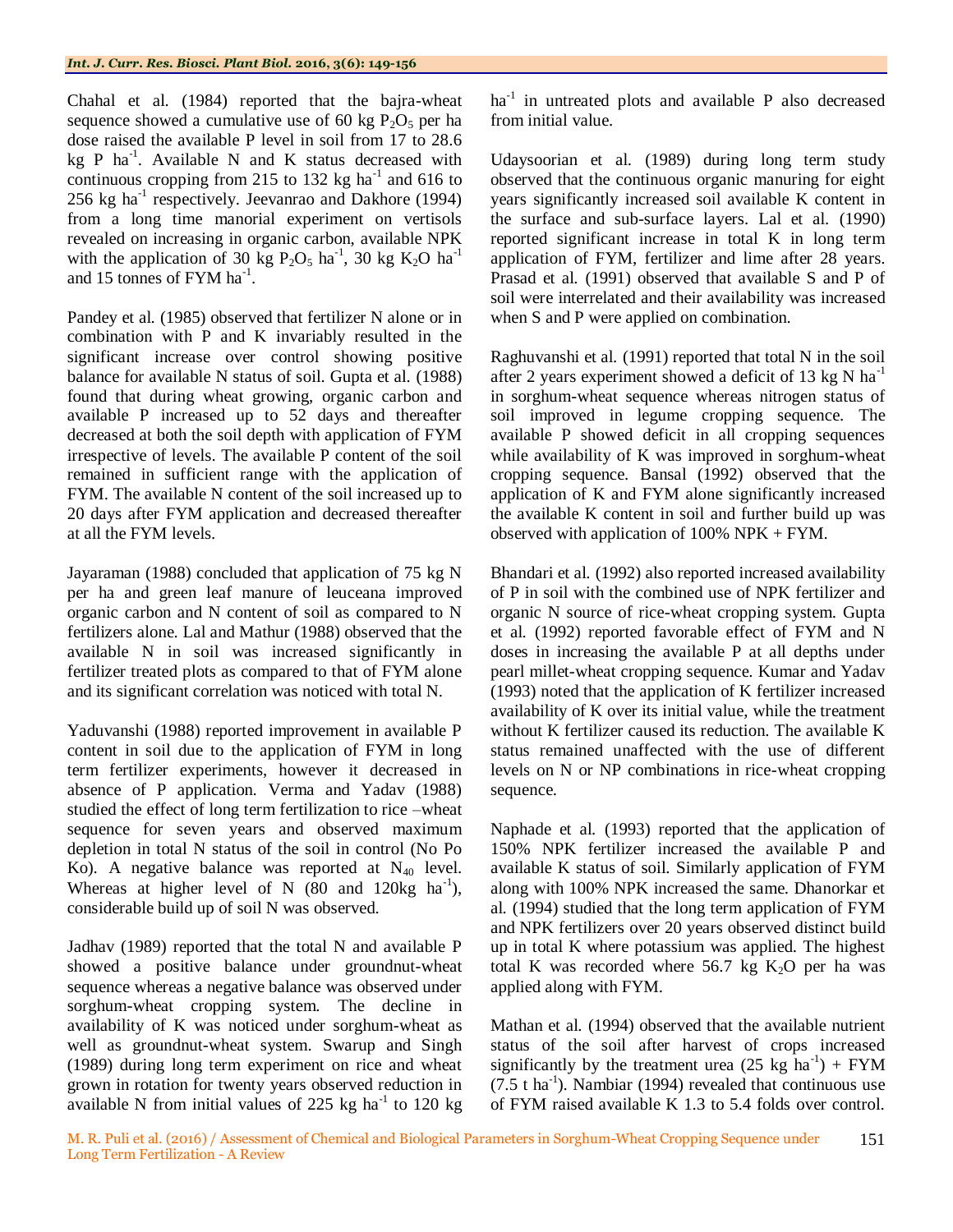It was reported that application of fertilizer K to crops was found inadequate as compared with K requirement, resulting in over exploitation of native K.

Tyagi and Bhardwaj (1994) studied the effect of long term fertilizer application on the availability of P which was decreased from 47.5 to 5.8 kg ha<sup>-1</sup> from 0-15 cm to 75-90 cm depth respectively. The lowest available P was found in control while highest content in 150% NPK treatment. The continuous cropping without fertilization or manuring decreased the available P status of the soil. Malewar and Hasnabade (1995) reported significant increase in available NP and K with continuous application of organic and inorganic fertilizer particularly with FYM + NPK. Sheeba and Chellumuthu  $(1996)$ observed that the continuous addition of P fertilizers increased the concentration of total P in the soil. Application of 100% NPK + FYM resulted in buildup of total and available P status of soil.

Singh et al*.* (1996) observed that introduction of legume in cropping system increased available soil P. Dudhat et al*.* (1997) reported that application of FYM alone or in combination with chemical fertilizer significantly increased the residual status of available N and P in soil. Singh (1997) reported that continuous cropping with high analysis fertilizer (DAP) tended to decrease available S content of soil. N fertilizers application indicated reduced S availability in soil from initial levels of 22.5 mg kg<sup>-1</sup> to 17.1 mg kg<sup>-1</sup> after 25 cropping cycles.

Lupwayi and Haque (1998) observed that leaves of leuceana applied at an equivalent rate of 3 t dry matter per ha were significant source of N, K and Mg. They further stated that N in leuceana mineralized in soil more slowly than sesbania and to avoid leaching, erosion, volatilization or denitrification loss of N. Ravanker et al*.* (1998) reported that the long term application of 100% NPK dose along with  $10$  t FYM ha<sup>-1</sup> enhanced spectacularly the amount of total N and available NPK of Vertisol under sorghum-wheat sequence.

Santhy et al*.* (1998) reported higher available N in treatment  $100\%$  NPK + FYM due to high organic carbon content. They further reported that availability of N was increased after sorghum-wheat sequence in fertilizer treatment. Tembhare et al*.* (1998) reported appreciable build up of available soil P in Vertisol at optimal to super optimal (100 to 150% NPK) doses. This increase in available P becomes sharp after 12 cropping cycles and declining trend of available K even at 150% NPK.

Yadav and Kumar (1998) revealed that the continuous application of NPK fertilizer alone at 100% recommended level and their combination with FYM increased the available P in soil over the initial status. Poongothia et al. (1999) reported that the highest content being recorded for the application of S as gypsum. Application of green leaf manure increased the available S content of the soil and the effect was more marked in the presence of gypsum. Sharma et al*.* (2007) noticed that available nutrients (NPK) in the soil were the lowest in the control plot and the highest in the plot under super optimal NPK. Graded doses of NPK significantly increased their availability in soil. And they also reported the significant increase in available nutrient (NPK) content of the soil in the plot receiving 100% NPK.

# **Exchangeable Ca and Mg**

Bellakki and Badanur (1997) reported that the increasing trend of exchangeable Ca and Mg with the application of FYM. Bellaki et al*.* (1998) conducted long term experiment for 10 years on Typic Chromusterts and indicated increase in CEC and exchangeable Ca contents of the soil due to incorporation of different organic sources of nutrients.

Shrikanth et al*.* (2000) reported that the application of vermicompost Increase the exchangeable Ca and Mg content in soil. Chander et al*.* (2007) reported that the FYM incorporation, however resulted in to a significant and consistent increase in exchangeable Ca. and also noticed that the exchangeable Ca content at harvest decreased as compared to that observed during mid of the growth period.

# **Soil reaction (pH) and electrical conductivity**

Yaduvanshi et al*.* (1985) reported noticeable decrease in pH value as result of continuous manuring over initial value, the decline being pronounced under 100% N and 150% NPK treatments. A relatively higher soil pH under 100% NPK + FYM in comparison with 100% NPK was also recorded. Kaushal et al*.* (1986) reported that the pH of soil rise with depth due to corresponding increase in  $CaCO<sub>3</sub>$  and to some extent salt content in some lower layers.

Tyagi and Bhardwaj (1994) observed that the continuous use of manures and fertilizers lowered the pH slightly but with increased soil depth (0-15, 15-30, and 30-45) the pH of soil was also increased. They also reported that there is no effect on electrical conductivity. Sinha et al*.* (1997)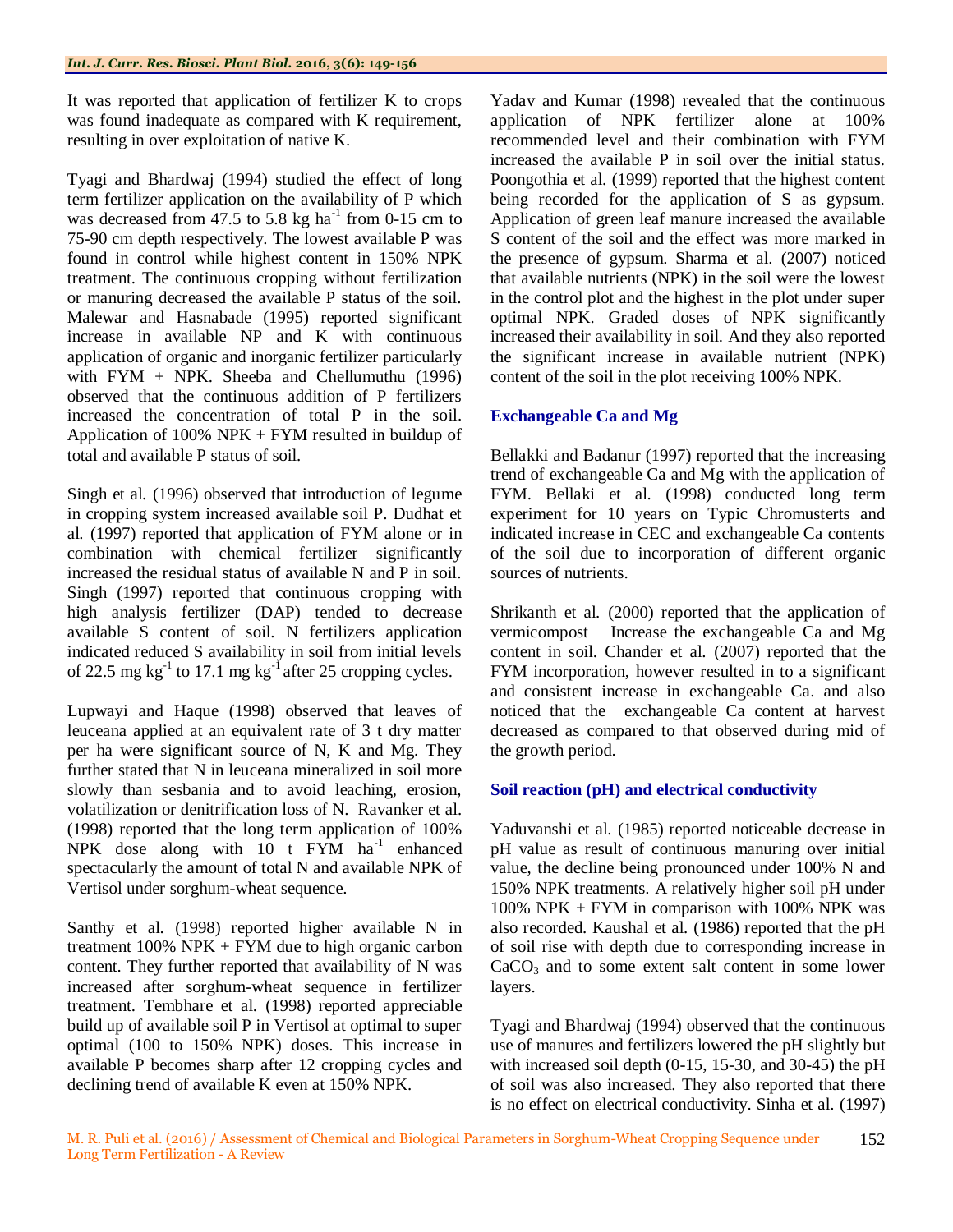observed that the continuous use of N as urea, either alone or in combination with P and K decreased the soil pH.

Kumarswami et al*.* (1998) reported that continuous cropping with different manure and fertilizer schedules for 29 years had no marked change on electrical conductivity and pH of the soil. Greeval et al*.* (1999) observed that application of both P and K marginally increased the soil pH both in surface and sub-surface layers than their respective controls. However, after 18 years of crop rotation there was drastic increase in electrical conductivity of soil from 0.56 to 1.29 d S  $m^{-1}$ .

Kadam (1999) reported that the soils were low to very low in soluble salt concentration with electrical conductivity ranging between 0.07 to 0.53 d S  $m^{-1}$  and the soils developed at upper and middle sector in general have low electrical conductivity. Sharma et al*.* (2007) noticed that after continuous cropping for 31 years soil pH and electrical conductivity increased slightly.

### **Assessment of biological parameters in sorghumwheat cropping system under long term fertilization**

Linch and Panting (1980) reported that the soil biomass increased during the growth of wheat crop and then decreased to an approximately constant amount. Ritz and Robinson (1988) reported that biomass carbon showed a sharp increase up to approximately 50 days after sowing and decline thereafter, showing no relation with crop growth.

According to Patra et al*.* (1990) cultivation of wheat crop showed lower biomass C (689 kg ha<sup>-1</sup>) and biomass N  $(150 \text{ kg } \text{ha}^{-1})$  in soil as compared to grass land soils  $(1121 \text{ kg per ha})$  and  $(255 \text{ kg ha}^{-1})$  respectively. Jain et al*.* (2003) after 25 years of long term fertilizer experiment at livestock Farm JNKVV, Jabalpur it was found that chemical fertilizers did not have any negative impact on *Nitrosomonas*, *Nitrobacter* and *Azotobacter* population although they were enhanced as compared to control. Recommended dose of NPK without S was less effective for *Nitrosomonas* and *Azotobacter*. Furthermore FYM application was much superior in maintaining the soil biological health with ultimately reflected on ammonical and nitrate N.

Singh (2003) observed that high status of SMBN and SMBP in the NPK  $+$  FYM treated plots followed by NPK and control in Vertisols due to improvement of water soluble fraction in these treatments under

continuous cropping of sorghum-wheat sequence while continuous application of fertilizer N and P either alone or in combination did not improve active pools of nutrient. Selvi et al*.* (2004) revealed that amongst the microbes bacterial population was highest as compared to fungi and actinomycetes in soil after cropping sequence of finger millet-maize-cowpea. The application of FYM  $@ 10$  t ha<sup>-1</sup> to finger millet annually along with 100% NPK recorded the highest bacterial counts at the end of rotation followed by 150% NPK and also observed the mean microbial biomass C and N ranged from 238 to 246 mg  $\text{kg}^{-1}$  and 27 to 56 mg  $\text{kg}^{-1}$ respectively and a gradual increase in biomass C and N content of the soil for graded levels of NPK from 50% to 150%. Further it was also observed that 25 % build up in biomass C in optimal NPK dose as compared to control.

Considering the importance of soil fertility to improve productivity the study on long term fertilization occupies major role in integrated nutrient management. The agricultural scenario of India was completely changed due to modern intensive agriculture with high doses of fertilizers, insecticides and high yielding fertilizer responsive varieties of crops. Long term fertilizer experiments can be used for monitoring the changes in soil fertility and crop productivity.

# **Conflict of interest statement**

Authors declare that they have no conflict of interest.

#### **References**

- Bansal, K.N., 1992. Potassium balance in multiple cropping systems in a Vertisol at Jabalpur. J. Pot. Res. 8(1), 52-58.
- Bellakki, M.A., Badanur, V.P., 1997. Long term effect of integrated nutrient management on properties of Vertisol under dry land agriculture. J. Ind. Soc. Soil Sci. 45(3), 438-442.
- Bellakki, M.A., Badanur, V.P., Setty, R.A., 1998. Effect of long term integrated nutrient management on some important properties of Vertisol. J. Ind. Soc. Soil Sci. 46(2), 176-180.
- Bhandari, A.L., Sood, A., Sharma, K.N., Rana, D.S., 1992. Integrated nutrient management in a rice-wheat system. J. Ind. Soc. Soil Sci. 40, 742-747.
- Bharadwaj, V., Bansal, S.K., Maheshwari, S.C., Omanwar, P.K., 1994. Long term effect of continuous rotational cropping and fertilization on crop yield and soil properties changes in the fraction of N, P & K of the soil. J. Ind. Soc. Soil Sci. 42(3), 392-397.
- Bhattacharya, R., Prakash, V., Kundu, S., Srivastav, A.K., Gupta, H.S., 2004. Effect of long term manuring on soil OC, bulk density and water retention characteristics under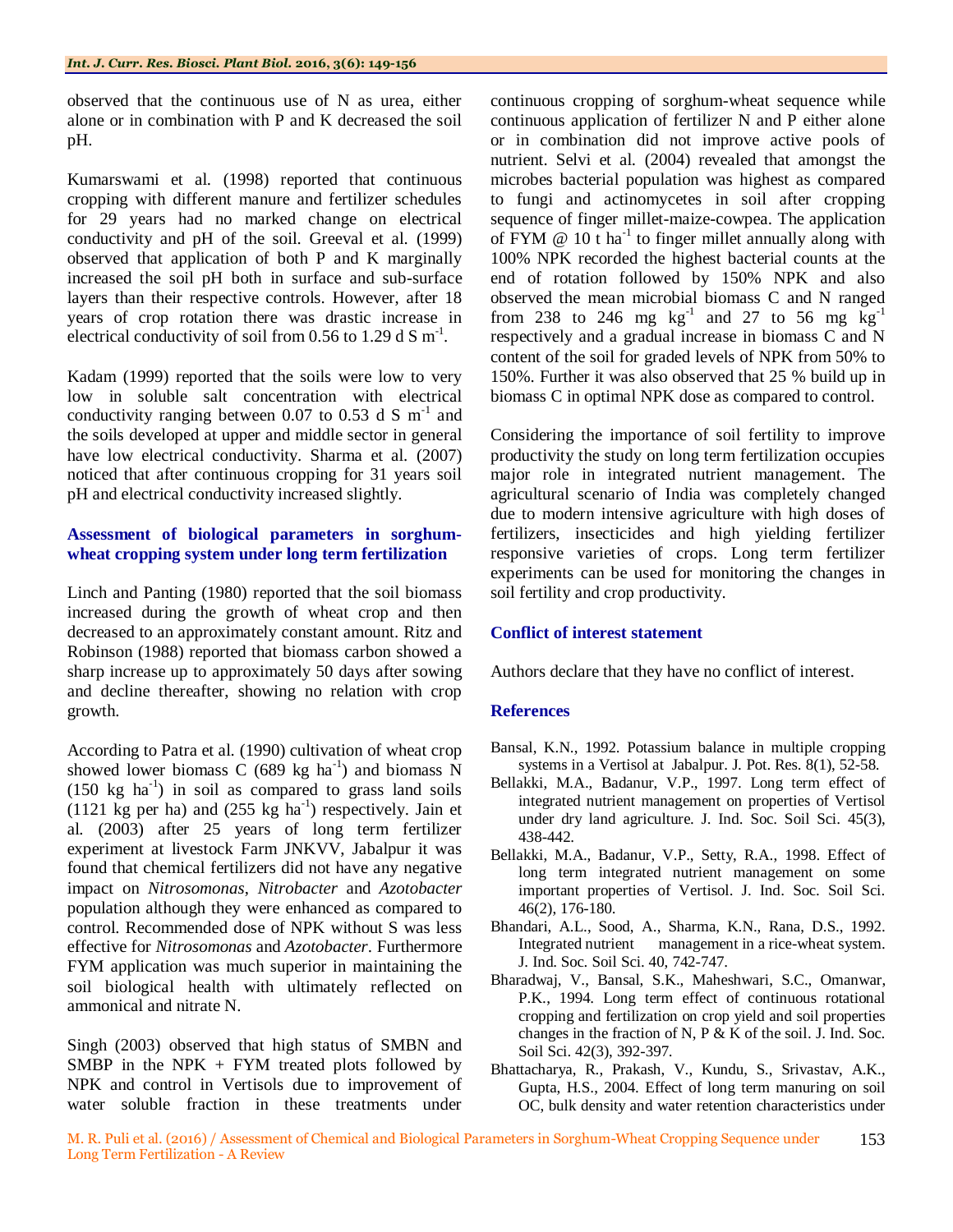soybean-wheat cropping sequence in north-western Himalayas. J. Ind. Soc. Soil Sci. 52(3), 238-242.

- Blair, G.J., Lefroy, R.D.B., Liale, L., 1995. Soil carbon fractions based on their degree of oxidation and the development of carbon management index (CMI) for agricultural systems. Aust. J. Agril. Res. 46, 1459-1466.
- Chahal, R.S., Singh, J., Khore, A.P., 1984. Cumulative direct and residual effect of P, K & FYM on crop yield and soil characteristics. J. Ind. Soc. Soil Sci. 32(1), 92-96.
- Chander, G., Verma, T.S., Sharma, S., 2007. Influence of Boron and FYM on available B & exchangeable Ca and their removal by cauliflower in the Boron deficient soils of Himachal Pradesh. J. Ind. Soc. Soil Sci. 55(1), 62-66.
- Chesnin, L., Yein, C.H., 1950. Turbidimetric determination of available sulphates. Soil Sci. Soc. Am. Proc. 15, 149-157.
- Consistantinides, M., Fownes, J.H., 1994. N mineralization from leaves and litter of tropical plants relationship of N, lignin and soluble polyphenol concentrations. Soil Biol. Biochem. 26, 52-55.
- Dhanorkar, B.A., Borkar, D.K., Puranic, R.B., Joshi, R.P., 1994. Forms of soil K as influenced by long term application of FYM & NPK in Vertisol. J. Pot. Res. 10(1), 42-48.
- Dinesh, R., Dubey, R.P., 1999. N-mineralization rates and kinetics in soils amended with organic manures. J. Ind. Soc. Soil Sci. 47(3), 421-425.
- Dixit, K.G., Gupta, B.R., 2000. Effect of FYM, chemical and biofertilizers on yield and quality of rice and soil properties. J. Ind. Soc. Soil Sci. 48(4), 773-780.
- Dudhat, M.S., Malavir, D.D., Mathukia, R.K., Khanpara, V.P., 1997. Effect of nutrient management through organic and inorganic sources on growth, yield, quality and nutrient uptake by wheat. Ind. J. Agron 42(3), 455-458.
- Eak, H.V., Stewart, B.A., 1998. Effect of long term cropping on chemical aspects of soil quality. J. Sustain. Agril. 12(2/3), 5-20.
- Greval, K.S., Singh, D., Mehta, S.C., Karwasra, S.P.S., 1999. Effect of longterm application of fertilizers on physicochemical properties of soil. J. Ind. Soc. Soil Sci. 47(3), 538-541.
- Gupta, A.P., Narwal, R.P., Antil, R.S., Dev, S., 1992. Sustaining soil fertility with OC, N, P and K by using FYM and fertilizer N in semi-arid zone. Arid Soil Res. Replic. 6(3), 243-251.
- Gupta, A.P., Antil, R.S., Narwal, R.P., 1988. Effect of FYM on OC, available P and P content of soil during different periods of wheat growth. J. Ind. Soc. Soil Sci. 36, 269-273.
- Hutchinson, G.L., 1995. Biosphere-atmosphere exchange of nitrogen oxides. In: Soils and Global Change (Eds.: Lal et al.). Adv. In soil Sci. CRC press, Boca Raton, FL. pp. 219-235.
- Jadhav, A.S., 1989. Nutrient balance with reference to fertilizer management under wheat based cropping system. J. Maharashtra Agric. Univ. 14(3), 288-291.
- Jain, D., Rawat, A.K., Khare, A.K., Bhatnagar, R.K., 2003. Long term effect of nutrient sources on *Azotobacter*, nitrifier population and nitrification in Vertisols. J. Ind.

Soc. Soil Sci. 51(1), 35-37.

- Jayaraman, S., 1988. Effect of *Leuceana* leaf manuring on available N and OC of rice soil. Ind. J. Agron. 33(3), 324- 325.
- Jeevanrao, K., Dakhore, R.C., 1994. Nutrient changes in Vertisols under sorghum-wheat rotation for 5 years. J. Soils Crops. 4(2), 108-112.
- Kadam, A., 1999. Land evaluation for planning land use at village level a case study inNagpur district. M. Sc. (Agri.) Thesis (unpub.), Dr. P.D.K.V. Akola.
- Kamalakumari, K., Singaram, P., 1996. Effect of continuous application of FYM and NPK on fertility status of soil, yield and nutrient uptake in maize. Madras Agric. J. 83(3), 181-184.
- Kaushal, G.S., Tembhore, G.R., Sinha, S.B., 1986. Morphology and taxonomy of black soil under Bargi irrigation project in Madhya Pradesh. J. Ind. Soc. Soil Sci. 34(2), 329-333.
- Kukreja, K., Mishra, M.M., Dhankar, S.S., Kapoor, K.K., Gupta, A.D., 1991. Effect of long term manure application on microbial biomass. J. Ind. Soc. Soil Sci. 39, 685-688.
- Kumar, A., Yadav, D.S., 1993. Effect of FYM on N use efficiency in maize-wheat sequence under rain fed condition. Bull. J. Ind. Soc. Soil Sci. 13, 318-325.
- Kumarswamy, K., Venureddy, R., Babu, K., 1998. Cumulative effect of continuous cropping and manuring of sugarcane on organic matter and NPK status of the soil. J. Ind. Soc. Soil Sci. 40(2), 47-49.
- Kundu, S., Barman, K.K., Singh, M., 2000. Effects of fertilizer N rates on soil N uptake and recovery of applied N by wheat in a Typic Haplusterts. J. Ind. Soc. Soil Sci. 48(2), 287-291.
- Lal, S., Mathur, B.S., Singh, K., 1990. Effect of long term fertilization, manuring and liming of an Alfisol on maizewheat and soil properties III form of K. J. Ind. Soc. Soil Sci. 38(1), 21-26.
- Lupwayi, N.Z., Haque, I., 1998. Mineralization of N, P, K, Ca and Mg for *Sesbania* and *Leucerna* leaves varying in chemical composition. Soil Sci. Biochem. 30(3), 337-343.
- Lynch, J.M., Panting, L.M., 1980. Cultivation and the soil biomass. Soil Biol. Biochem. 12, 29-33.
- Malewar, G.V., Hasnabade, A.R., 1995. Effect of long term application of fertilizers and organic sources on some properties of Vertisol. J. Maharashtra Agric. Univ. 20(2), 285-286.
- Mathan, K.K., Francic, J., Arunachlam, L., 1994. Influence of integrated nutrient management on yield, protein content and uptake of nutrient by pigeon pea. J. Ind. Soc. Soil Sci. 42(4), 558-561.
- Mishra, B., Sharma, P.K., Bronson, K.F., 2001. Kinetics of wheat straw decomposition and N-mineralization in rice field soil. J. Ind. Soc. Soil Sci. 49(2), 249-254.
- Nambiar, K.K.M. 1994. Soil fertility and crop productivity under long term fertilizer use in India. ICAR, New Delhi.
- Naphade, K.T., Deshmukh, V.N., Rewatkar, S.S., Solanke, B.V., 1993. Grain yield and nutrient uptake by irrigated wheat grown on Vertisol under various nutrient levels. J.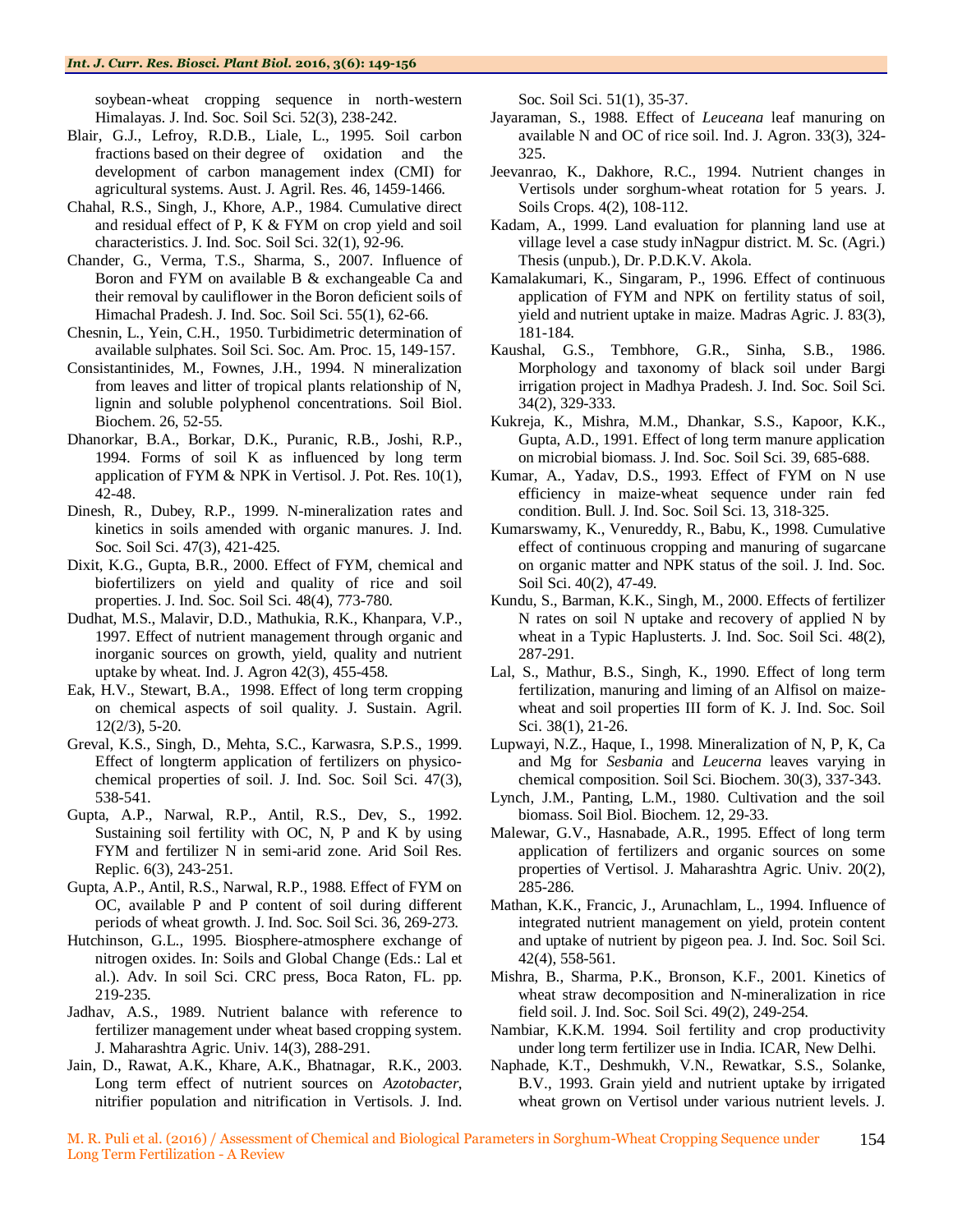Ind. Soc. Soil Sci. 41(2), 370-371.

- Olsen, S.R., Cole, W.R., Wathable, F.S., 1954. Estimation of available P by extraction with sodium bicarbonate. United States Department of Agriculture Circular 939. 19p.
- Pandey, S.P., Shankar, H., Sharma, V.K., 1985. Efficacy of some organic and inorganic residues in relation to crop yields and soil characteristics. J. Ind. Soc. Soil Sci. 33, 179-183.
- Patra, D.D., Brookers, P.C., Coleman, K., Jenkinson, P.S., 1990. Seasonal changes of soil biomass in arable and grass land soil, which have been under uniform for many years. Soil Biol. Biochem. 22(6), 739-742.
- Poongothia, S., Savitri, P., Vennila, R.K., Joseph, B., 1999. Influence of gypsum and green leaf manure application on rice and on soil deficient in S. J. Ind. Soc. Soil Sci. 47(1), 96-99.
- Prasad, A., Totey, N.G., Kothari, P.K., Bhowmi, A.K., 1991. Effect of added free leaves on the composition of humus and availability of nutrient in soil. J. Ind. Soc. Soil Sci. 39(3), 429-434.
- Raghuvanshi, R.K.S., Umat, R., Nema, M.L., Dubey, D.P., 1991. Balance sheet of N, P  $& K$  in soil as influenced by wheat based crop sequence. Ind. J. Agron. 36(3), 322-325.
- Ravankar, H.N., Naphade, K.T., Puranik, R.B., Patil, R.T., 1998. Long term changes in soil fertility status under sorghum-wheat system on a Vertisol (Eds.: Swarup, Reddy, Prasad). All India Coordinated Research Project on long term fertilizer experiment. IISS Publication. pp.292-297.
- Ritz, K., Robinson, D., 1988. Temporal variations in soil microbial biomass carbon and nitrogen under a spring Barly crop. Soil Biol. Biochem. 20(5), 625-630.
- Santhy, P., Jayasreeshankar, P., Mathuvel, P., Selvi, D., 1998. Long term fertilizer experiment status of N, P & K fractions in soil. J. Ind. Soc. Soil Sci. 46(3), 395-398.
- Sarkar, M.C., Uppal, K.S., Rana, D.S., Banerjee, N.K., 1994. Fate of <sup>15</sup>N urea applied to wheat grown under upland irrigated condition on a Typic Ustochrept. J. Ind. Soc. Soil Sci. 42(2), 267-271.
- Schimel, D.S., Coleman, D.C., Horton, K.A., 1985. Soil organic matter dynamics in paired range land and crop land toposequences in north Dakata. Geoderma. 36, 201- 204.
- Selvi, D., Santhy, P., Dhakshinamoorthy, M., Maheshwari, M., 2004. Microbial population and biomass in rhizosphere as influenced by continuous intensive cultivation and fertilization in Inceptisol. J. Ind. Soc. Soil Sci. 52(3), 254- 257.
- Sharma, M., Mishra, B., Singh, R., 2007. Long term effect of fertilizers and manure on physical and chemical properties of Mollisol. J. Ind. Soc. Soil Sci. 55(4), 523-524.
- Sharma, M.P., Bali, S.V., Gupta, D.K., 2000. Crop yield and properties of Inceptisol as influenced by residue management under rice-wheat cropping sequence. J. Ind. Soc. Soil Sci. 48(3), 506-509.
- Sheeba, S., Chellumuthu, S., 1996. Organic carbon and total nutrient content of Inceptisol under long term fertilization.

Madras Agric. J. 10, 650-652.

- Shrikanth, K., Srinivasamurthy, C.A., Siddaramappa, R., Ramakrishna, P.V.R., 2000. Direct and residual effect of enriched composts, FYM, vermicompost and fertilizer on properties of an Alfisol. J. Ind. Soc. Soil Sci. 48(3), 496- 499.
- Singh, L., Verma, R.N.S., Lohia, S.S., 1980. Effect of continuous application of FYM and chemical fertilizers on some soil properties. J. Ind. Soc. Soil Sci. 28(2), 170-172.
- Singh, M.V., 2003. Organic pools and dynamics in relation to land use, tillage and agronomic practices on the maintenance of soil fertility. IISS, Bhopal. pp.1-92.
- Singh, V., 1997. Sulphur fertilization reduces HCN content of sorghum. Sulphur in Agric. 7, 12-14.
- Singh, Y., Chaudary, D.C., Singh, S.P., Bhardwaj, A.K., Singh, D., 1996. Sustainability of rice-wheat sequential cropping through introduction of legume crops and green manure crop in the system. Ind. J. Agron. 41(4), 510-514.
- Sinha, S.K., Singh, V.N., 1997. Effect of continuous application of manures and fertilizers on available nutrients in an alluvial soil. J. Res. (BAV). 9(2), 163- 166.
- Sridevi, S., Srinivas, K., Sharma, K.L., 2006. Nitrogen mineralization from soil amended with *Gliricidia* and sorghum residues. J. Ind. Soc. Soil Sci. 54(3), 345-347.
- Swarup, A., Singh, K.N., 1989. Effect of 12 years rice-wheat cropping sequence and fertilizer use on soil properties and crop yields in a sodic soil. Field Crop Res. 21, 277-287.
- Tembhare, B.R., Dwivedi, A.K., Tiwari, A., 1998. Effect of continuous cropping and fertilizer use on crop yield and fertility of a Typic Haplusterts. All India Coordinated Reseach Project on Long Term Fertilizer Experiment (Eds: Swarup, Reddy and Prasad). ISS, Bhopal. pp.221- 228.
- Tiwari, R.C., Verma, V.N., Mishra, A.K., 1995. Effect of long term cropping systems on chemical characteristics of soil profiles. J. Ind. Soc. Soil Sci. 43(2), 278-279.
- Tyagi, V.V., Bhardwaj, V., 1994. Effect of continuous cropping and fertilization on the status of available N,  $P \&$ K in Mollisol. J. Pot. Res. 10(4), 384-391.
- Udayasoorian, C., Sreeramulu, U.S., Krishnamoorthy, V., 1989. Effect of continuous manuring and fertilization in rice-rice cropping system. Madras Agric. J. 78(5-8), 204- 206.
- Vaidya, P.H., Gabhane, V.V., 1998. Availability of nutrients in Vertisols as influenced by sorghum-wheat cropping sequence. J. Soils Crops. 8(1), 70-72.
- Verma, L.P., Yadav, D.S., 1988. Effect of long term fertilization on soil nitrogen balance under rice-wheat cropping system. Ind. J. Agron. 33(3), 317-318.
- Verma, L.P., Yadav, D.S., Singh, R., 1987. Effect of continuous fertilizer application on fertility status of soil. J. Ind. Soc. Soil Sci. 35(1), 754-756.
- Whitbread, A.M., Blair, G.J., Lefroy, R.D.B., 1996. The impact of cropping history on soil physical properties and soil carbon. In: Proceedings of Australian and New Zealand National Soil Conference. 1-4 July, 1996,